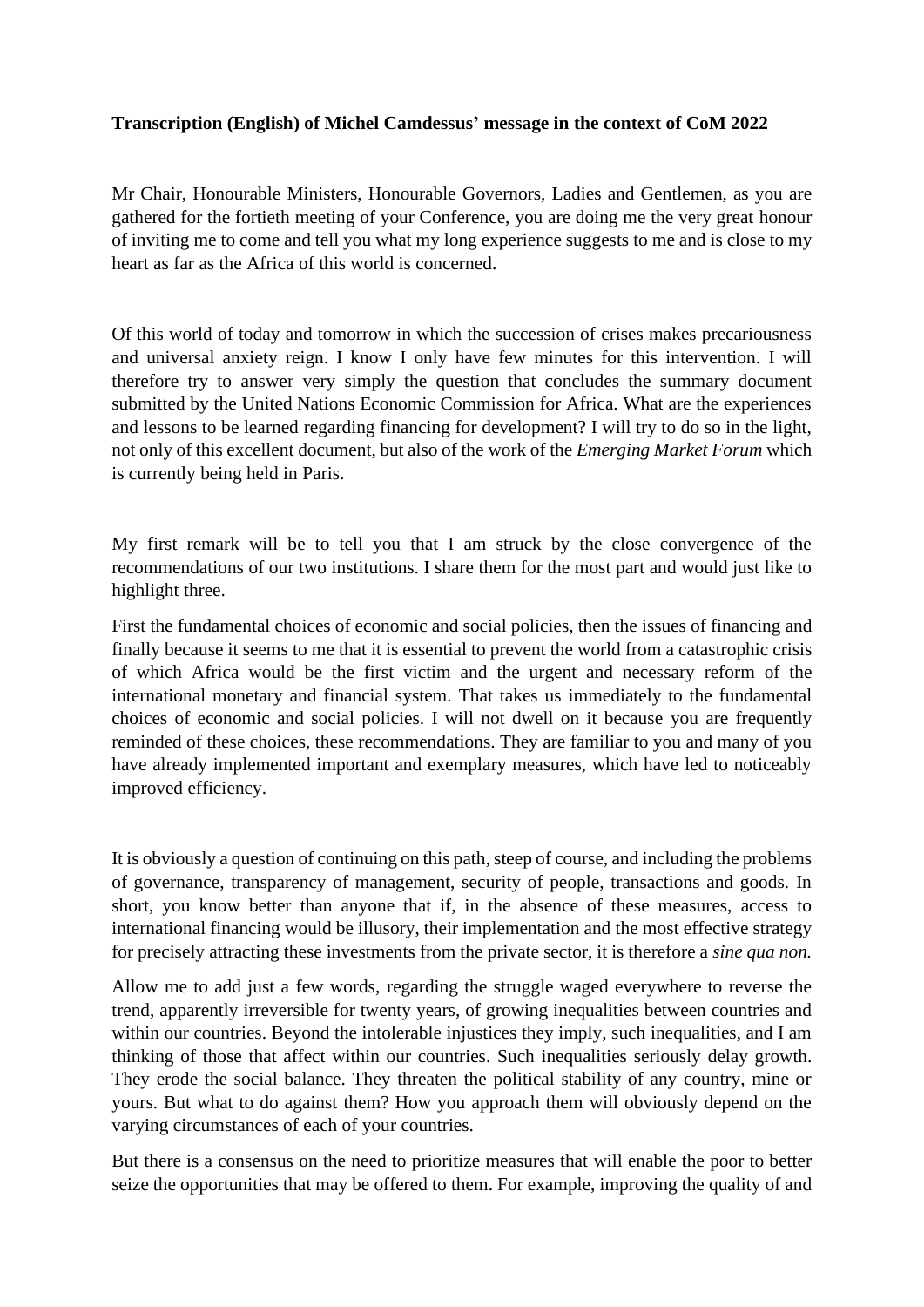access to education for boys and girls, improving their conditions of access to work and obviously health care from the first years of life. As you know, the first hundred days of any life are decisive for the fullness of a human life.

Of course, this will need an increase in budgetary resources and an improvement in their management, it will be necessary to study whether and by what means the part of the recent allocation of Special Drawing Rights, the well-known SDRs, could be used to finance the substantial increase in these measures.

I will come back to this in a moment, but I repeat, the importance of this fight against inequalities is such for a recovery strategy that it seems to me that it should be given the highest priority. So let's tackle the problem of financing the recovery. The needs are immense. You know the figures provided by the International Monetary Fund.

It is not for me to choose among your priorities. I have just highlighted one, the long-term impact of which is most significant. But when we add to this the strengthening of health systems and access to vaccines, the enormous infrastructure needs essential for the achievement of the Millennium Goals and in particular of sustainable development, the response to climate change, the repair of the other consequences of Covid-19, a change in the scale of funding is necessary.

We are in the presence of massive needs for which funding should be found and maintained in the long term. This will call for synergies between internal and external, public and private financing and major changes in the monetary and financial aspects of the multilateral system.

These synergies and your international partnerships should therefore be assigned in the immediate future, some objectives that you already know, the increase in access to concessional financing and the recapitalization of multilateral development banks. To increase the scope and effectiveness of investments from these banks, support the action of the Financing Common Summit, launched in November 2020 to bring together the 530 public development banks in the world with their total of 2.5 trillion dollars in annual financing, i.e. nearly 15% of public investments and private. These resources must be optimized. It is then, now a formidable network of synergy. Africa must benefit from it. With particular regard to the largest multilateral banks that you know well, World Bank, African Development Bank, Inter-American Bank, European Bank, Asian Bank. There are good reasons to think that the leverage effect of their operations could be significantly increased if they devoted most of their resources to granting guarantees rather than to direct long-term loans for which they compete with international markets.

Another objective is to mobilize the resources of the national private sectors and including, pension funds; strengthen the institutional framework of national capital markets, so that pension funds find it advantageous to invest their resources there. Last but not least, I would attach the greatest importance to optimizing the use of resources from the last allocation of 650 billion Special Drawing Rights.

This will only bring within the framework of the current rules, rules which I once described as villainous and which I tried in vain to have changed when I headed the IMF, it will bring only 23 billion dollars to African countries. It is enough to compare this modest amount, **equivalent to less than 4% of the allocation**, with the fact that at the end of the century, the African population will reach not 4% but **40% of the world population**.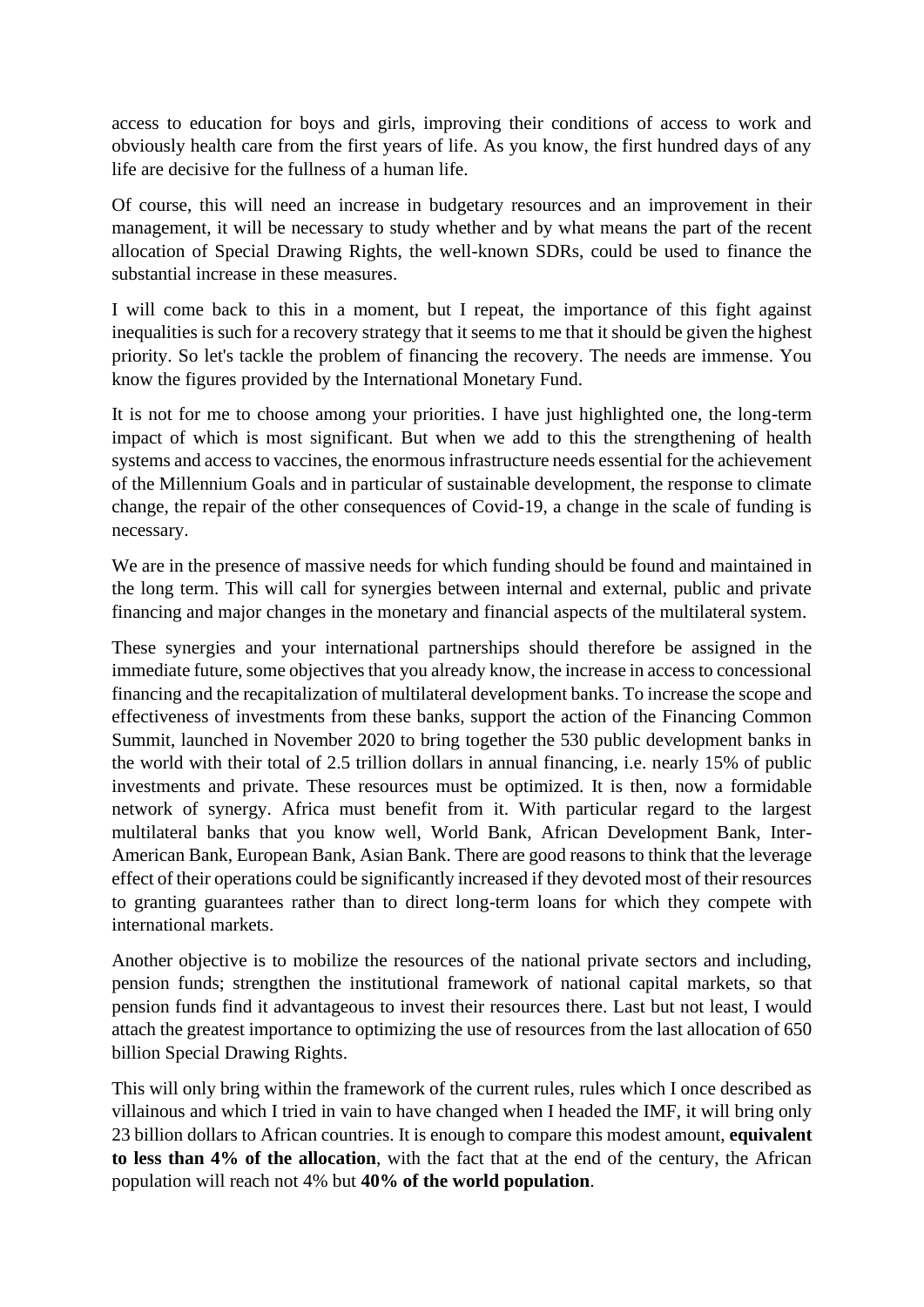This will be enough to take the measure of the inadequacy of the current system. It is therefore clear that work must be resumed to redirect a substantial part of this allocation to countries most in need. Hence, in recent months, the Executive Board of the IMF has reflected on the means of increasing the efficiency of this allocation. Of course, today we find the taboo that I had come to know and fight 25 years ago and the need to go through a change in the statutes voted by an 85% majority to correct what you will consider with me as nonsense.

But Mr. President, Ministers, in the unprecedented circumstances that we are experiencing, do we have the right to allow ourselves to be paralyzed by the letter of the statutes when they no longer respond to today's realities? I therefore ask for your permission to devote the last minutes of this intervention to the urgency of undertaking the reform of these statutes and therefore the essential reform of the international monetary system.

Let me first tell you that we are not alone in engaging in this reflection. In the course of this work, over the past few days, the Emerging Market Forum, which I continue to co-chair in Paris, has once again raised the world community's attention in a particularly urgent way to the risk of a financial crisis of universal dimension and on the reforms that might provide the most effective means of avoiding it.

These threats appear today after the crises of recent years and the losses they have caused, that mobilization is necessary to prevent a new crisis from adding up to them. Despite the difficulties encountered for this by the multilateral institutions, it is essential to launch this project before it is too late. The stakes are such for African countries that there would be everything to gain from agreeing on the core of the necessary reform and taking the initiative in preliminary multilateral work to launch the first measures to consolidate the system, including obviously, the terms and conditions for allocating SDRs, one of the keys to solving your liquidity and sustainability problems, the adoption of a strengthened system for aid renegotiations, etc. At the broader level of the global monetary and financial system, it is a matter of achieving a transformation of a system that is now out of breath and which, for many years now, has responded increasingly inadequately to the prodigious financial development of emerging economies and to the advent of a financial economy world, which has become multipolar.

It must therefore be a far-reaching reform, obviously ensuring the countries of Africa a commensurate representation of your continent's strength at the global level, a representation that the current system is not able to provide. As time presses, I will just mention in three sentences here, the essential features of this reform and the new characteristics of the World Monetary Fund that should be established. This reform could be carried out in three stages. These are my three sentences which will certainly be spread over several years, but which must be started immediately in its most urgent elements. Three steps.

The first, to relaunch first and without further delay, a series of reforms to strengthen the role of the IMF and enable it to meet current needs. And in particular, Ministers, you know them well, increasing the Fund's own resources from the Fund's shares, strengthening its monitoring functions so that they are exercised with the same force on the rich countries as well as on those which make use of this funding. Create a debt settlement mechanism more suited to current markets than the current system; extend its responsibilities to capital movements; recognize its role as lender of last resort; ensure fair representation of all countries in its management, etc. That's for the first package.